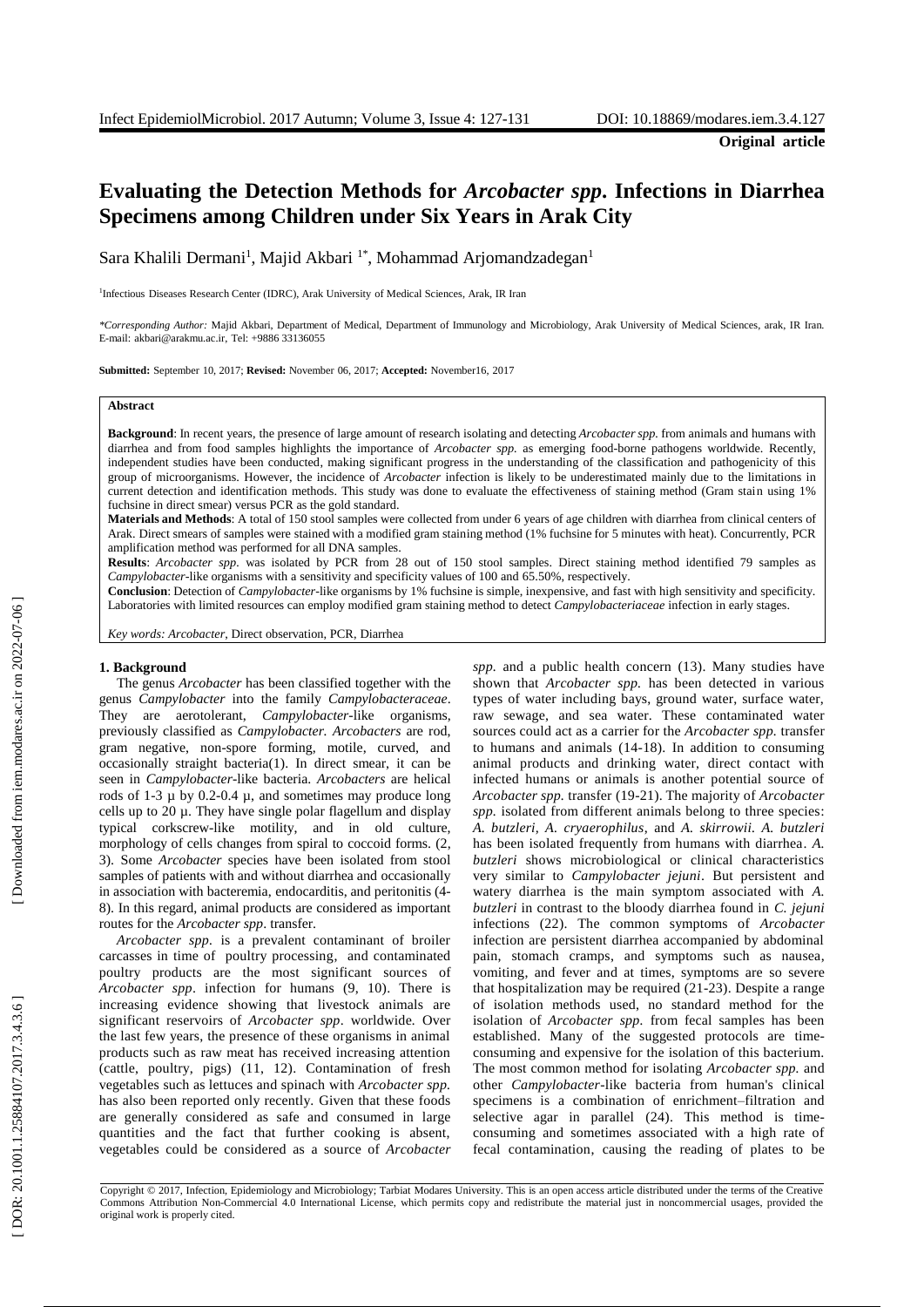arduous and the time to be waste. Therefore , most laboratories in developing countries do not routinely perform test s to detect *Campylobacter* -like organisms. Access to cheap, sensitive, and specific methods would assist in detecting *campylobacter* bacteria and their epidemiology. Alternate methods such as gram staining of direct smear have a sensitivity of 60 -90% and a specificity of 99.5% for the detection of *Campylobacter* species directly from stool samples (25, 26 ). The present study examine d the sensitivity and effectiveness of the staining method for *Arcobacter* species.

#### **2. Objectives**

The aims of this study were t o isolat e *Arcobacter spp .* from the stool samples of patients with gastroenteritis and to evaluate the effectiveness of the staining method (Gram stain using 1% fuchsin direct stain) versus PCR as the gold standard.

## **3. Materials and methods**

#### *3.1 . Sample collection*

In this descriptive cross -sectional study, infectious diarrheal stool specimens were collected from 150 children referred to the educational and medical centers affiliated with the Arak University of Medical Sciences (Amir Kabir) during July to September 2016. None of the children had taken antibiotics for at least one week before entering the study. The study questionnaire was completed after obtaining written consent form from the patients or their parents or guardian s .

#### *3.2 . Method*

At first , a thin smear was prepared from the mucous area of feces. Smear was allowed to air dry and subsequently fixed by methanol , and then the smears were stained with modified gram staining method. Staining was performed by covering the smears with 1% fuchsine as contrasting color for 5 minutes, the smears were heated until vapor just begins to rise. All slides were observed under light microscope using 10x magnification for white blood cells and 100 x oil immersion magnifications for morphological appearance of Campylobacter-like organisms.

Concurrently, DNA was extracted from all samples, followed by PCR. The genomic DNA was extracted from the entire 150 stool samples using the Stool DNA Isolation Mini Kit (YTA, Iran) as described by the manufacturer. The concentration of each DNA was determined concentration of each DNA was determined spectrophotometrically at 260 and 280 nm. Adjusted to 20 mg.μL<sup>-1</sup>, extracted DNA samples were stored at -20 °C until the PCR analysis. PCR assay was done on DNA extracted from stool samples directly. For the genus -specific PCR, the primers Arc1 and Arc2 targeting a section of the *16SrRNA* gene were used. PCR amplifications were performed in a final volume of 25 µL consisted of 3 µL of the DNA template, 12.5 μ L PCR Master Mix Red (1.5 mM MgCl <sup>2</sup>; Ampliqon, Denmark), and 0.7 μ L (10 pmol) from the forward and reverse primers (CinnaGen, Iran) (Table 1 ) . The volumes of the reaction mixtures were reached 25 mL using sterile water (molecular grade) .

The PCR cycling was performed in a gradient thermal cycler and set under the following conditions: an initial denaturation at 94°C for 5 min, followed by 28 cycles of denaturation at 94°C for one min, annealing at 52.7°C for 55 s, extensions at 72°C for 55 s, and a final extension at 72°C for 8 min. PCR products were separated by electrophoresis on 1.5% agarose gel and stained with 1% safe stain (CinnaClon, Iran). A 100 -bp DNA ladder was used as a molecular size marker. The bands were visualized and recorded in gel documentation system Quantum ST4 (Vilber Lourmat, Eberhardzell, Germany). The DNA of the reference strains *A. butzleri*  ATCC 49 616 was used as positive control , and sterile water (molecular grade) was used as a negative control in PCR experiments.

# **4. Results**

#### *4.1 . Clinical symptom*

A total of 150 children's diarrheal stool samples were collected from clinical centers in Arak. Of which 49% were watery, and 51% were mucoid. Samples were collected from febrile persons (66%), persons with abdominal pain (88.75%), vomiting (42.5%), and nausea (64%).

#### *4.2 . Results of direct microscopic observation (staining)*

Using staining, of 150 collected samples, 79 samples<br>2.66%) showed the morphology compatible with  $(52.66%)$  showed the morphology compatible *Campylobacter* organisms (*Campylobacter spp*, *Helicobacter spp* , and *Arcobacter spp* ) . Bacteria were observed in smear as gram negative rods in spiral and gullwinged form s . The bacterium with these characteristics is thought to be the *Campylobacter*-like organism (Figure 1).



**Figure 1. Modified Gram staining of stool sample with 1% fuchsine (***Campylobacter* **like organisms: gull -winged shaped, Gram -negative rods) .**

| Table 1. Nucleotide sequences used as primers in the PCR reaction for identification of <i>Arcobacter</i> genus. |                                                  |                    |                          |                               |  |  |
|------------------------------------------------------------------------------------------------------------------|--------------------------------------------------|--------------------|--------------------------|-------------------------------|--|--|
| <b>Name of Primer</b>                                                                                            | Sequence $(5 \text{ to } 3)$                     | <b>Target Gene</b> | <b>Product Size (bp)</b> | Reference                     |  |  |
| Arc 1<br>Arc 2                                                                                                   | AGAACGGGTTATAGCTTGCTAT<br>GATACAATACAGGCTAATCTCT | 16SrRNA            | 181                      | (Gonzalez <i>et al.</i> 1999) |  |  |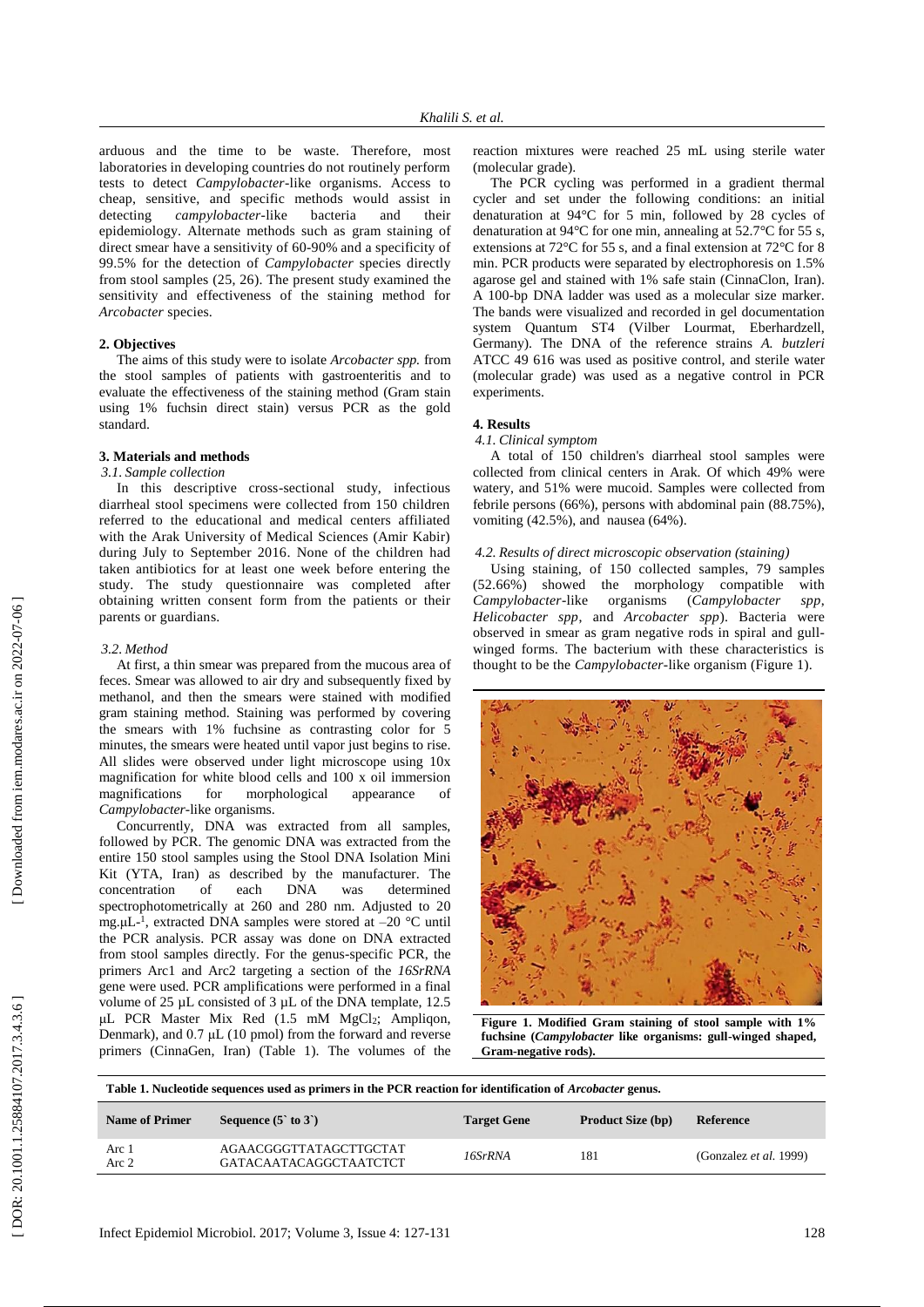*4.3 . Genus Level Identification of Arcobacter from Clinical Specimens PCR*

Of 150 samples examined, 28 samples (18.66%) were identified by PCR as *Arcobacter* genus (Figure 2 ) .



**Figure2. Identification of** *Arcobacter* **isolates at the genus level by PCR. Lanes: 1, 100 bp size marker; 2: positive control** *A. butzleri* **ATCC 49616. 3 –10, positive samples; 11, negative control (sterile water (molecular grade)).**

| Table 2. Microscopic (1% fuchsine as the opposite color)<br>versus PCR as reference standard. |                    |    |       |  |  |  |
|-----------------------------------------------------------------------------------------------|--------------------|----|-------|--|--|--|
| <b>Molecular</b>                                                                              | <b>Microscopic</b> |    | Total |  |  |  |
|                                                                                               | $^+$               |    |       |  |  |  |
|                                                                                               | 28                 |    | 28    |  |  |  |
|                                                                                               | 51                 | 71 | 122.  |  |  |  |
| total                                                                                         |                    | 71 | 150   |  |  |  |

Sensitivity and specificity of diagnostic methods based on PCR method was calculated using MedCalc [statistical](https://www.google.com/url?sa=t&rct=j&q=&esrc=s&source=web&cd=11&cad=rja&uact=8&ved=0ahUKEwiXscT-xJLSAhUEVhoKHSTKAqsQFghIMAo&url=https%3A%2F%2Fwww.medcalc.org%2Fmanual%2Fdiagnostic_test.php&usg=AFQjCNFy4b_Hysl23PiQwm0vl2HD9vTZ4Q&sig2=7HmJWgaR_xPQ5R2IrXZc6g)  [software](https://www.google.com/url?sa=t&rct=j&q=&esrc=s&source=web&cd=11&cad=rja&uact=8&ved=0ahUKEwiXscT-xJLSAhUEVhoKHSTKAqsQFghIMAo&url=https%3A%2F%2Fwww.medcalc.org%2Fmanual%2Fdiagnostic_test.php&usg=AFQjCNFy4b_Hysl23PiQwm0vl2HD9vTZ4Q&sig2=7HmJWgaR_xPQ5R2IrXZc6g) , the results are shown in Table 3 .

| Table 3. Sensitivity and specificity of the microscopic method<br>compared to PCR. |                                      |                    |                    |  |  |
|------------------------------------------------------------------------------------|--------------------------------------|--------------------|--------------------|--|--|
| Method                                                                             | Number of<br><b>Positive Samples</b> | <b>Sensitivity</b> | <b>Specificity</b> |  |  |
| Direct<br>microscopic<br>observation                                               | 79                                   | 100%               | 65.50%             |  |  |

The association between the presence of white blood cells in infectious stool and the presence of *Arcobacter* species was investigated (Table 4). Of 51 stool specimens with WBC, 35 cases had *Arcobacter spp,* and of 99 stool specimens with no WBC, only 44 had *Arcobacter spp.* infection.

| Table 4. Relationship between the presence of WBC and<br>Arcobacter species in direct smear of feces. |                                                     |    |       |  |  |
|-------------------------------------------------------------------------------------------------------|-----------------------------------------------------|----|-------|--|--|
| Total                                                                                                 | Presence of <i>Arcobacter spp</i> . in Direct Smear |    |       |  |  |
|                                                                                                       |                                                     |    | WBC   |  |  |
| 51                                                                                                    | 35                                                  | 16 |       |  |  |
| 99                                                                                                    |                                                     | 55 |       |  |  |
| 150                                                                                                   |                                                     | 71 | Total |  |  |

Infect Epidemiol Microbiol. 2017; Volume 3, Issue 4: 127 -13

## **5 . Discussion**

Gram staining is used as the principle staining method in most laboratories of developing countries and as a critical step in the diagnosis of bacterial infections. Its efficiency for the detection of *Campylobacter* species using 0.3% carbolfuchsin has been documented.

In the current study, in direct gram smear of 150 samples, 79 (66.62%) samples were positive. Gram staining for the detection of *Arcobacter* specie in stool samples had a sensitivity of 100% and a specificity of 65.50%. But one must be careful in not reporting all of the 79 cases as *Arcobacter spp*. since gram negative rods in spiral and comma form and gull -winged shape observed in smear are compatible with all of the *Campylobacter* -like organisms (including *Campylobacter spp*., *Arcobacter spp*. and *Helicobacter spp*.).

Several studies detecting *Campylobacter spp.* with direct observation of clinical cases have been reported. Martha Fidelis Mushi et al. (2013) in Tanzania compared the staining methods versus culture as the gold standard for diagnosis of *Campylobacter*. Of 300 tested specimens in culture, 14 cases were positive, and 28 positive cases were stained (27).

In another study in India in 2014, in order to compare the 3 methods of direct observation, culture, and PCR, all of which were performed to detect *Campylobacter spp*. The sensitivity of the PCR method as the gold standard was 96.69%, the culture was 37.19%, and the direct examination was 63.64%. It was reported that the direct smear method is better than the culture method in the selected medium (28 ) .

In a study in Chile in 2016, the sensitivity and specificity of the staining method for the detection of *Campylobacter spp.* was reported to be 6.5 and 100%, respectively (29 ). Another study conducted in the same country in 1982 showed a sensitivity of 43.5% and a specificity of 99.4% for this diagnostic method.

In New Zealand in 2004, the sensitivity and specificity of the direct microscopic examination method for the detection of *Campylobacter spp.* in the stool samples taken within 30 minutes after sampling were reported to be 89 and 99.7%, respectively (26 )

In 2010, a study was performed to specify the sensitivity and specificity of Gram stain of the stool in diagnosing *campylobacter* infection using culture as the gold standard. The sensitivity and specificity of warm staining in *Campylobacter spp.* detection were reported to be 76 and 99.5% in Charcoal Cefoperazone Deoxycholate Agar (CCDA medium) (24) .

The main symptoms of *Arcobacter* infections include abdominal pain, nausea, vomiting, and fever. In a study in Turkey, the most common symptoms were nausea, abdominal pain, and fever (30 ). In another study in France, severe diarrhea, abdominal pain, and fever have been reported as the symptoms of the disease (31 ) .

In an *A. butzleri* outbreak affecting 10 children in an Italian school, the main symptom was recurrent abdominal cramps without diarrhea; the infection was so severe that requires the hospitalization of the 3 children (32).

In the current study, the most common symptoms were similar to the results reported by other studies, including abdominal pain, diarrhea, nausea, and sometimes fever.

Out of 79 positive samples in direct gram smear, 28 specimens were confirmed by PCR as genus *Arcobacter*. The most common symptoms among these 28 specimens were abdominal pain, fever, nausea, and more watery diarrhea (65.9%) with fewer white blood cells (18.43%).

On the other hand, common symptoms were mucoid diarrhea, bloody diarrhea, and high levels of WBC, which is similar to the infection caused by *Campylobacter spp*. According to another study carried out simultaneously, out of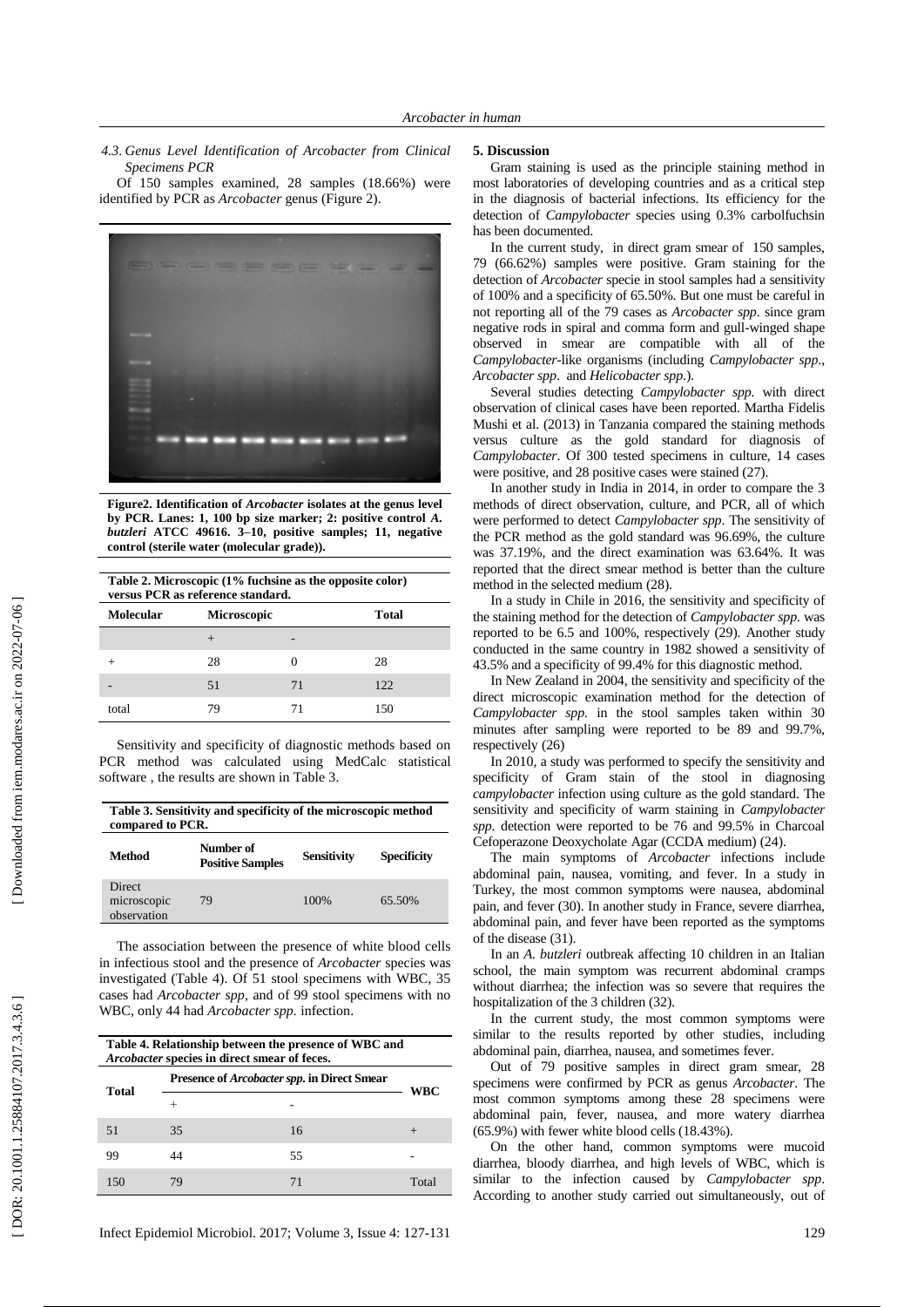160 samples tested the prevalence rate of *Campylobacter spp.* was reported as 92 and 74 cases in direct gram smear and in molecular method, respectively (unpublished study).

Based on the results of this study and several other studies, it was determined that *Arcobacter spp*. causes mainly watery diarrhea, while *Campylobacter spp.* causes more mucoid diarrhea and less watery diarrhea. It was also found that *Arcobacter spp.* rarely causes bloody diarrhea, while *Campylobacter spp.* can cause bloody diarrhea.

In the current study, the presence of white blood cells in stool was detected in small number of positive samples. This finding has been confirmed in several other studies (22, 30 ). Although the presence of leukocyte was significantly associated with *campylobacter* infections, in previous studies the occurrence of white blood cells in stool has been reported in 25 - 90.4% of the culture positive cases of *Campylobacter* species infections (25, 33 ). It should also be noted that *Arcobacter* induced diarrhea is more persistent than *Campylobacter* diarrhea.

According to the symptoms reported from other *Campylobacter* like organisms, the remainders of the positive samples by smear could belong to the other genera of the *Campylobacteraceae* family. It should be noted that the direct gram stain examination is highly dependent to the technician skill and the type of staining, so it is very difficult to evaluate this method, and as said before, the results should be reported as *Campylobacter*-like organisms, including *Arcobacter*, *Campylobacter*, and *Helicobacter* .

Laboratories with limited resources for culture or molecular methods with regard to the clinical symptoms in areas where *Campylobacter*-like organisms are prevalent, could adopt this method as a routine method, especially during high incidence seasons.

## **6. Conclusion**

Although the Gram staining method requires high skilled experienced microscopists, it can be considered as a simple technique for providing presumptive results in a short time with relatively high sensitivity and low cost.

## **Conflicts of interest**

The authors declare they have no conflict of interests.

#### **Acknowledgements**

We thank our study participants for their dedication to this study. This study was supported by a grant from Arak University of Medical Sciences.

## **Authors' Contributions**

All authors contributed equally in this research.

## **Funding/Support**

No competing financial interests exist .

#### **References**

- 1. Vandamme P, Falsen E, Rossau R, Hoste B, Segers P, Tytgat R, et al. Revision of Campylobacter, Helicobacter, and Wolinella taxonomy: emendation of generic descriptions and proposal of Arcobacter gen. nov. International Journal of Systematic and Evolutionary Microbiology. 1991;41(1):88 -103.
- 2. Wesley IV. Arcobacter infections. Handbook of zoonoses, 2nd ed, sec A: bacterial, rickettsial, chlamydial, and mycotic CRC Press, Boca Raton, Fla. 1994:181 -90.
- 3. Ho DD, Ault MJ, Ault MA, Murata GH. Campylobacter enteritis: early with Gram's stain. Archives of internal medicine. 1982;142(10):1858 -60.
- 5. Kopilovic B, Ucakar V, Koren N, Krek M, Kraigher A. Waterborne outbreak of acute gastroenteritis in a costal area in Slovenia in June and July 2008. Eurosurveillance. 2008;13(7 –9):1 -3.
- 6. Lau S, Woo P, Teng J, Leung K, Yuen K. Identification by 16S ribosomal RNA gene sequencing of Arcobacter butzleri bacteraemia in a patient with acute gangrenous appendicitis. Molecular Pathology. 2002;55(3):182.
- 7. Samie A, Obi C, Barrett L, Powell S, Guerrant R. Prevalence of Campylobacter species, Helicobacter pylori and Arcobacter species in stool samples from the Venda region, Limpopo, South Africa: studies using molecular diagnostic methods. Journal of Infection. 2007;54(6):558 -66.
- 8. Woo PC, Chong KT, Leung K -w, Que T -l, Yuen K -y. Identification of Arcobacter cryaerophilus isolated from a traffic accident victim with bacteremia by 16S ribosomal RNA gene sequencing. Diagnostic microbiology and infectious disease. 2001;40(3):125 -7.
- 9. Rivas L, Fegan N, Vanderlinde P. Isolation and characterisation of Arcobacter butzleri from meat. International journal of food microbiology. 2004;91(1):31 -41.
- 10. Khoshbakht R, Tabatabaei M, Shirzad Aski H, Seifi S. Occurrence of Arcobacter in Iranian poultry and slaughterhouse samples implicates contamination by processing equipment and procedures. British poultry science. 2014;55(6):732 -6.
- 11. Duffy LL, Fegan N. Prevalence and concentration of Arcobacter spp. on Australian beef carcasses. Journal of food protection. 2012;75(8):1479 -82.
- 12. Morita Y, Maruyama S, Kabeya H, Boonmar S, Nimsuphan B, Nagai A, et al. Isolation and phylogenetic analysis of Arcobacter spp. in ground chicken meat and environmental water in Japan and Thailand. Microbiology and immunology. 2004;48(7):527 -33.
- 13. González A, Ferrús MA. Study of Arcobacter spp. contamination in fresh lettuces detected by different cultural and molecular methods. International journal of food microbiology. 2011;145(1):311 -4.
- 14. Akıncıoğlu F. Isolation of arcobacter species from different water sources and characterization of ısolated species by molecular techniques: İzmir Institute of Technology; 2011.
- 15. Diergaardt S, Venter S, Spreeth A, Theron J, Brözel V. The occurrence of campylobacters in water sources in South Africa. Water research. 2004;38(10):2589 -95.
- 16. Jacob J, Woodward D, Feuerpfeil I, Johnson W. Isolation of Arcobacter butzleri in raw water and drinking water treatment plants in Germany. Zentralblatt fur Hygiene und Umweltmedizin= International journal of hygiene and environmental medicine. 1998;201(2):189 -98.
- 17. Musmanno R, Russi M, Lior H, Figura N. Jv Vjtr () Virulence Factors () F Arco) Ja Cter J3l/Tzj Jjj Strains Iso) Latei) From Superficial, Water Samiples. Microbiologica. 1997;20:63 -8.
- Rice E, Rodgers M, Wesley I, Johnson C, Tanner S. Isolation of Arcobacter butzleri from ground water. Letters in Applied Microbiology. 1999;28(1):31 - 5.
- 19. Fera M, La Camera E, Carbone M, Malara D, Pennisi M. Pet cats as carriers of Arcobacter spp. in Southern Italy. Journal of applied microbiology. 2009;106(5):1661 -6.
- 20. De Smet S, De Zutter L, Debruyne L, Vangroenweghe F, Vandamme P, Houf K. Arcobacter population dynamics in pigs on farrow -to -finish farms. Applied and environmental microbiology. 2011;77(5):1732 -8.
- 21. Houf K, De Smet S, Baré J, Daminet S. Dogs as carriers of the emerging pathogen Arcobacter. Veterinary microbiology. 2008;130(1):208 -13.
- 22. Vandenberg O, Dediste A, Houf K, Ibekwem S, Souayah H, Cadranel S, et al. in humans. Emerging infectious diseases. Arcobacter species<br>2004;10(10):1863.
- 23. Vandamme P, Vancanneyt M, Pot B, Mels L, Hoste B, Dewettinck D, et al. Polyphasic taxonomic study of the emended genus Arcobacter with Arcobacter butzleri comb. nov. and Arcobacter skirrowii sp. nov., an aerotolerant bacterium isolated from veterinary specimens. International Journal of Systematic and Evolutionary Microbiology. 1992;42(3):344 -56.
- 24. Wilson G, Aitchison L. The use of a combined enrichment–filtration technique for the isolation of Campylobacter spp. from clinical samples. Clinical microbiology and infection. 2007;13(6):643 -4.
- 25. Mshana S, Joloba M, Kakooza A, Kaddu -Mulindwa D. Role of microscopic examination of stool specimens in the diagnosis of campylobacter infection from children with acute diarrhoea in Kampala, Uganda. Tanzania journal of health research. 2010;12(1):100 -3.
- 26. Wang H, Murdoch DR. Detection of Campylobacter species in faecal samples by direct Gram stain microscopy. Pathology. 2004;36(4):343 -4.
- 27. Mushi MF, Paterno L, Tappe D, Deogratius AP, Seni J, Moremi N, et al. Evaluation of detection methods for Campylobacter infections among under fives in Mwanza City, Tanzania. The Pan African medical journal. 2014;19.
- 28. Ghosh R, Uppal B, Aggarwal P, Chakravarti A, Jha AK, Dubey A. A comparative study of conventional and molecular techniques in diagnosis of campylobacter gastroenteritis in children. Annals of Clinical & Laboratory Science. 2014;44(1):42 -8.

DOR: 20.1001.1.25884107.2017.3.4.3.6